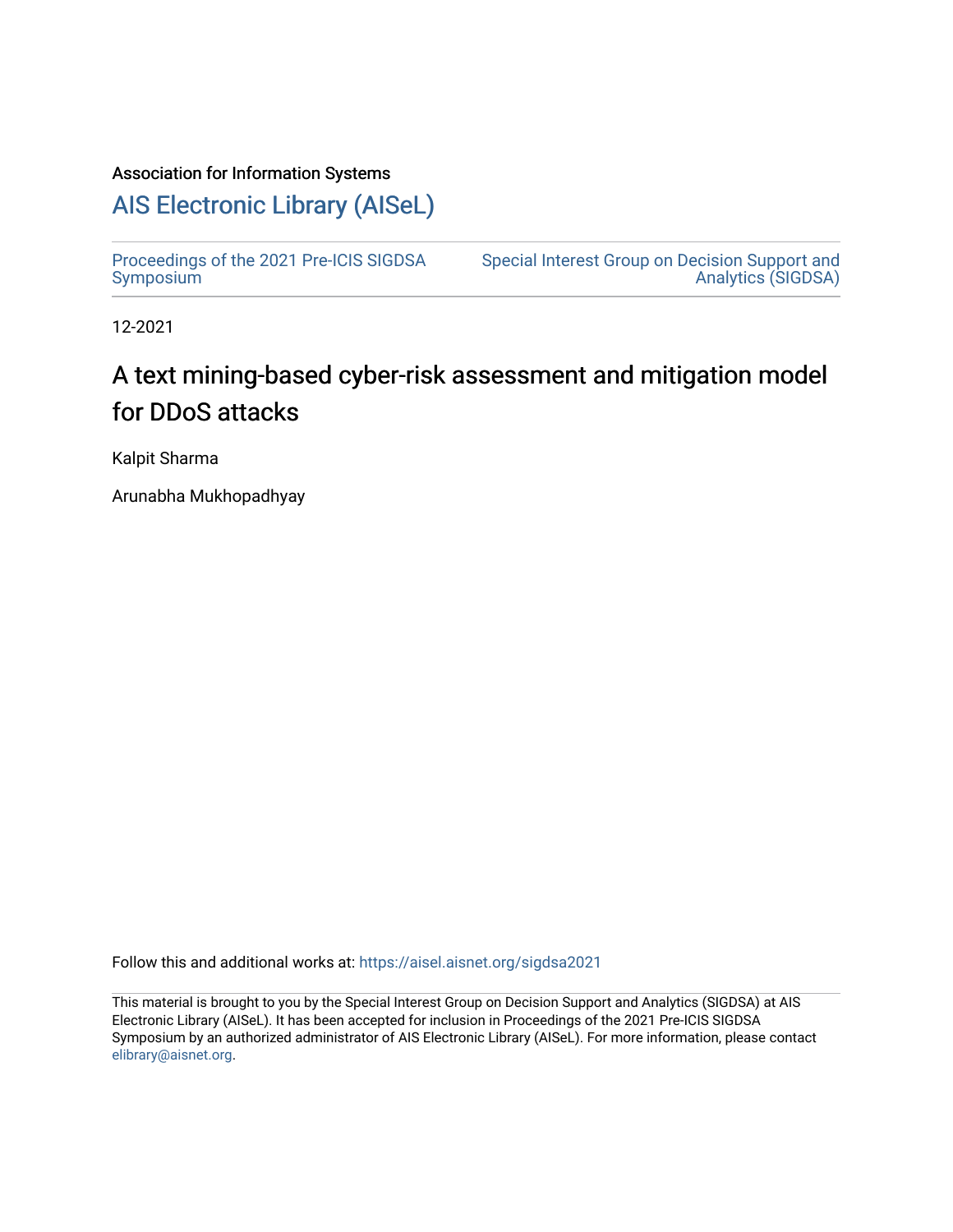# **A text mining-based cyber-risk assessment and mitigation model for DDoS attacks**

*Completed Research*

## **Extended Abstract**

Cyber-risk is one of the pervasive risks faced by the global community in recent times. World Economic Forum (WEF) lists cybersecurity failure as one of the top 5 global risks since 2018 (McLennan, 2021). In 2020, 39 percent of the WEF survey respondents indicated cyber-risk as a highly likely and high-impact risk for industries, governments, and individuals (McLennan, 2021). During the coronavirus pandemic, most individuals shifted to work-from-home; thus, making them lucrative targets because of relatively diluted organizational cybersecurity best practices (Interpol, 2020). Cyber-attacks grew by five-fold according to WHO in 2020 (Interpol, 2020).

DDoS attacks are one of the easiest executable cyber-attacks due to the lack of social engineering expertise or technical know-how needed to launch them. In 2020, DDoS attacks increased by 12 percent in the second half. The attack intensity peaked at 2.3 Gbps on AWS and 2.5 Gbps on the Google Cloud Platform. Akamai also revealed that they blocked 809 million packets that targeted their CDN services (Hope, 2021). In Q1 2020, the number of DDoS attacks tripled compared to the same quarter in 2019. They accrued 19% of the total number of incidents in the first quarter of 2020 (Kaspersky, 2020). The attack duration increased by 25 percent as compared to the first quarter of 2019.

This study tries to devise a framework to extract critical themes related to cyber-risk management from web articles followed by appropriate mitigation strategies where top management misinterprets them. First, we propose a hybrid approach comprising Latent Dirichlet Allocation and Kernel Naïve Bayes classifier to predict the critical themes in web articles related to DDoS attacks. The final output from the CRA module computes the probability of misinterpreting critical themes and the expected loss caused due to it. Our CRM module proposes technology al interventions to reduce DDoS attacks. Additionally, we propose using financial mitigation strategies such as cyber-insurance policies (Böhme and Kataria, 2006; Böhme and Schwartz, 2006) to reduce the impact of such misinterpretations on cyber-enabled firms (Benaroch, 2002). It helps CTOs devise appropriate investment strategies to implement cyber risk mitigation strategies, including predictive and cybersecurity technological interventions (Das et al., 2017; Kesan et al., 2005; Mukhopadhyay et al., 2019; Rejda, 2007).

This study investigates (i) the web articles related to DDoS attacks to summarize their causes, (ii) quantifies subsequent losses, and (iii) proposes mitigation strategies. We propose a text mining-based Cyber-risk Assessment and Mitigation (TCRAM) model comprising three modules. Firstly, the cyber-risk assessment (CRA) module analyzes textual web articles and extracts themes using Latent Dirichlet Allocation. Subsequently, we estimate the probability of misinterpreting these themes using the kernel Naïve Bayes classifier. Next, the cyber-risk quantification (CRQ) module calculates the expected loss incurred by a firm due to DDoS attacks. Lastly, the cyber-risk mitigation (CRM) module aids the CTO in reducing, accepting, or passing the cyber-risk. Our CRA module observes that hackers use obsolete protocols to launch DDoS attacks. While, the CRQ module highlights that losses are dependent on attack size and duration based on risk theory. We also note that our model mostly misclassifies attack features and cost topics. The CRM module suggests using analytics-based mitigation strategies to reduce the cyber-risk or pass it to cyberinsurers. Based on risk theory, our framework helps CTOs invest appropriately in technology and cyberinsurance.

As shown in Figure 1, our proposed model follow from the risk theory (Kunreuther, 1997) that uncertain scenarios require resolution in three interdependent steps, our proposed model consists of three modules: cyber risk assessment (CRA), cyber risk quantification (CRQ), and cyber risk mitigation (CRM). The model takes the news articles from the Internet and outputs possible risk mitigation strategies by estimating the probability of detecting the DDoS attack traits correctly and the subsequent expected loss in intermediate steps.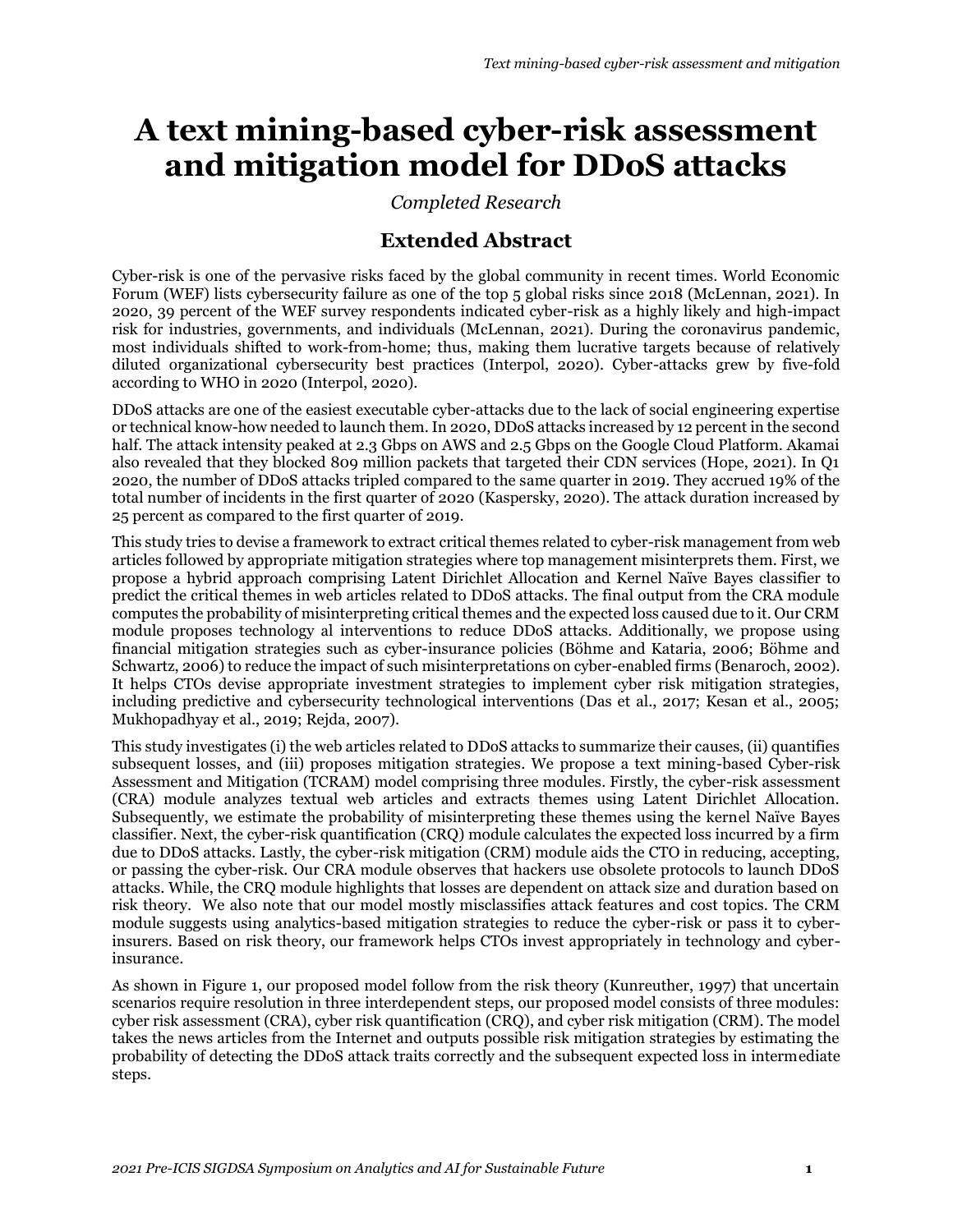

**Figure 1: Flowchart of the proposed model**

In the event of a DDOS attack, a firm tends to lose revenue as well as reputation due to the loss of productive hours. Thus, the CTO is evaluating the business environement for threats such as hackers to reduce losses for the frim.. In order to evaluate the threats they need to infer the likelihood as well as the severity of these attacks. It is in line with the threat appraisal in terms of likelihood as well as severity (Boss et al., 2015; Rogers, 1975).

According to PMT theory, to minimize the propensity of DDoS attacks, CTOs would tend to spend a substantial amount of their IT budget on perimeter security solutions to reduce the probability of DDoS attacks (D'Arcy et al., 2020; Dhillon and Backhouse, 2000), which is in concurrence with a threat appraisal. Security solutions and spending are essential points for a firm to consider proactively defending against potential DDoS attacks. It also suggests that in the event of a DDoS attack, top management plays an integral part in allaying the fears of the firm's customers and employees. We also observe that customer confidence and trust are crucial when assessing risk due to DDoS attacks. CTO can gather information about these attacks from public forums reporting attack features such as attack size, cost. Cybersecurity analysts report DDoS attack-specific information on these forums after carefully analyzing the multiple sources. In the event of an imminent attack, they can take proactive mitigation steps to counter or reduce the impact of the attacks. If the CTO misinterprets the threats or ignores them, the firms incur losses due to the delay. Thus, it becomes critical to reduce the likelihood of misinterpretation of information from these forums and reduce the severity of these attacks by either timely mitigation or cyber-insurance policies.

### *RQ 1(a): What are the attack traits of DDoS attacks evident determined from web articles?*

### *RQ 1(b): What is the probability of getting attacked by a hacker if the decision-maker misinterprets the DDoS attack traits?*

If the CTO misinterprets the threats or ignores them, the firms incur losses due to the delay. Thus, it becomes critical to reduce the likelihood of misinterpretation of information from these forums and reduce the severity of these attacks by either timely mitigation or cyber-insurance policies (Kunreuther, 1997). We devise these strategies (response efficacy) and decide upon them according to the CTO subjective preference structure (self-efficacy) and cost associated with each such strategy (Herath and Rao, 2009).